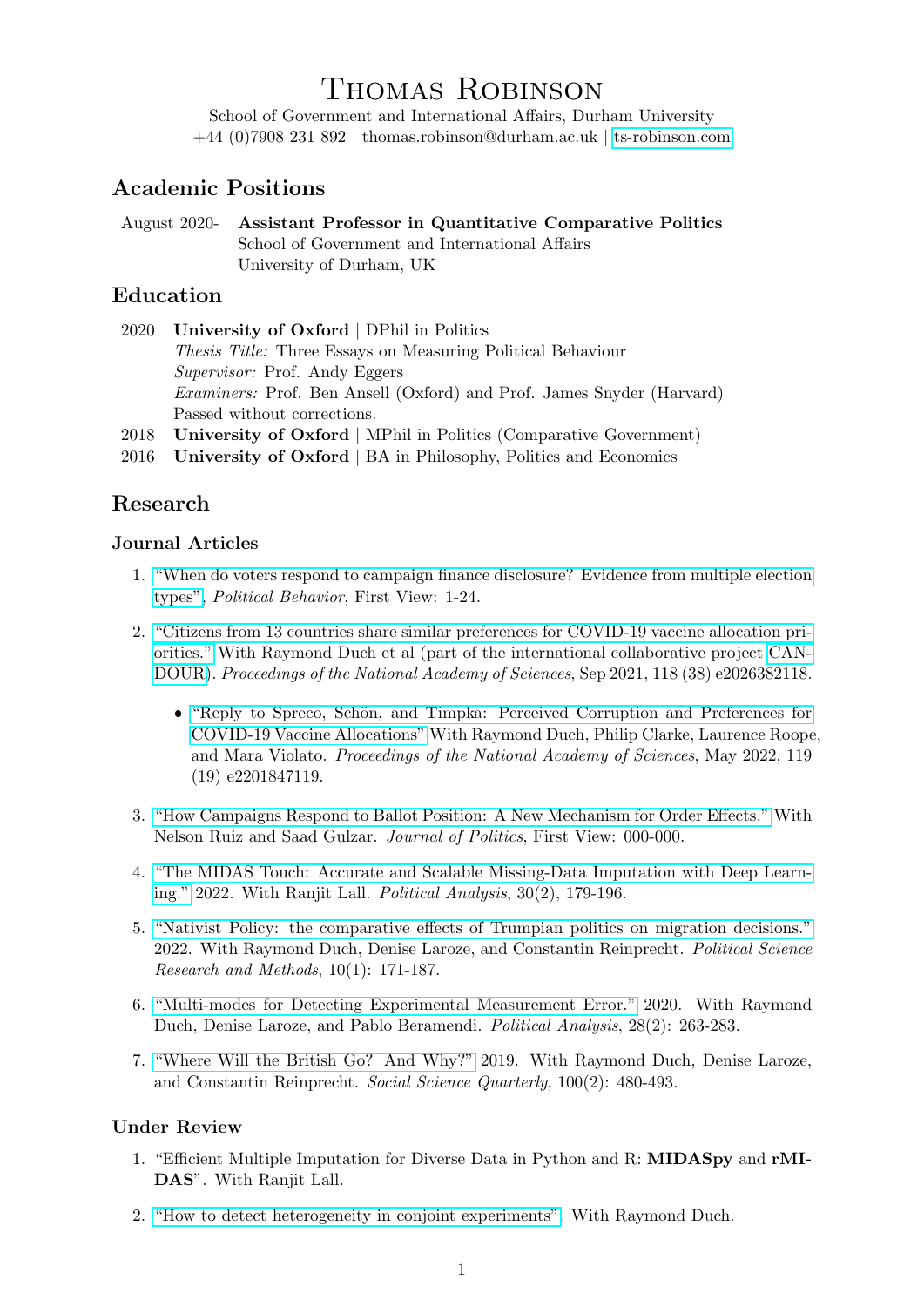### Working Papers

- 1. ["Direct democracy in representative systems: Understanding breakdowns in responsive](https://ts-robinson.com/publication/robinson-directdemocracyrepresentative-2021/robinson-directdemocracyrepresentative-2021.pdf)[ness through ballot initiative success."](https://ts-robinson.com/publication/robinson-directdemocracyrepresentative-2021/robinson-directdemocracyrepresentative-2021.pdf)
- 2. ["When should we cluster experimental standard errors?"](https://ts-robinson.com/publication/robinson-whenshouldwe-2020/robinson-whenshouldwe-2020.pdf)
- 3. ["Economic Beliefs and the Local Coronavirus Pandemic." With Raymond Duch and](https://papers.ssrn.com/sol3/papers.cfm?abstract_id=3948756) [Peiran Jiao.](https://papers.ssrn.com/sol3/papers.cfm?abstract_id=3948756)

### Work in Progress

- 1. "Mind and machine: rooting out corrupt politicians" With Nelson Ruiz and Ezequiel Gonzalez-Ocantos.
- 2. Model-based tests of missingness mechanisms. With Ranjit Lall.
- 3. Synthetic data in the social sciences using generative adversarial networks.

### Open-Source Software/Resources

- 1. ["cjbart: Heterogeneous Effects Analysis of Conjoint Experiments".](https://CRAN.R-project.org/package=cjbart) With Raymond Duch. R package, published on CRAN.
- 2. ["rMIDAS: Multiple Imputation Using Denoising Autoencoders".](https://CRAN.R-project.org/package=rMIDAS) With Ranjit Lall and Alex Stenlake. R package, published on CRAN.
- 3. ["MIDASpy".](https://pypi.org/project/MIDASpy/) With Ranjit Lall and Alex Stenlake. Puthon package, published on  $PuPi$ .
- 4. ["10 Fundamental Theorems for Econometrics".](https://bookdown.org/ts_robinson1994/10EconometricTheorems/) Online statistics resource, available on bookdown.org

### Book Reviews

Robinson, T. S. (2018). "Brexit: Why Britain Voted to Leave the European Union by Harold D. Clarke, Matthew Goodwin, and Paul Whiteley." Political Science Quarterly, 133(3): 564-565.

## Scholarships, Grants and Awards

#### Successful Grant Applications

| 2021 | -PI             | Synthetic data and deep learning                                             |
|------|-----------------|------------------------------------------------------------------------------|
|      |                 | British Academy/Leverhulme Trust                                             |
|      |                 | £33,000 FEC; £10,000 cost to funder                                          |
| 2021 | Co-Investigator | Evaluation, synthesis and translation of education intervention evidence     |
|      |                 | <i>Education Endowment Fund</i><br>£1.6 million FEC; £706,000 cost to funder |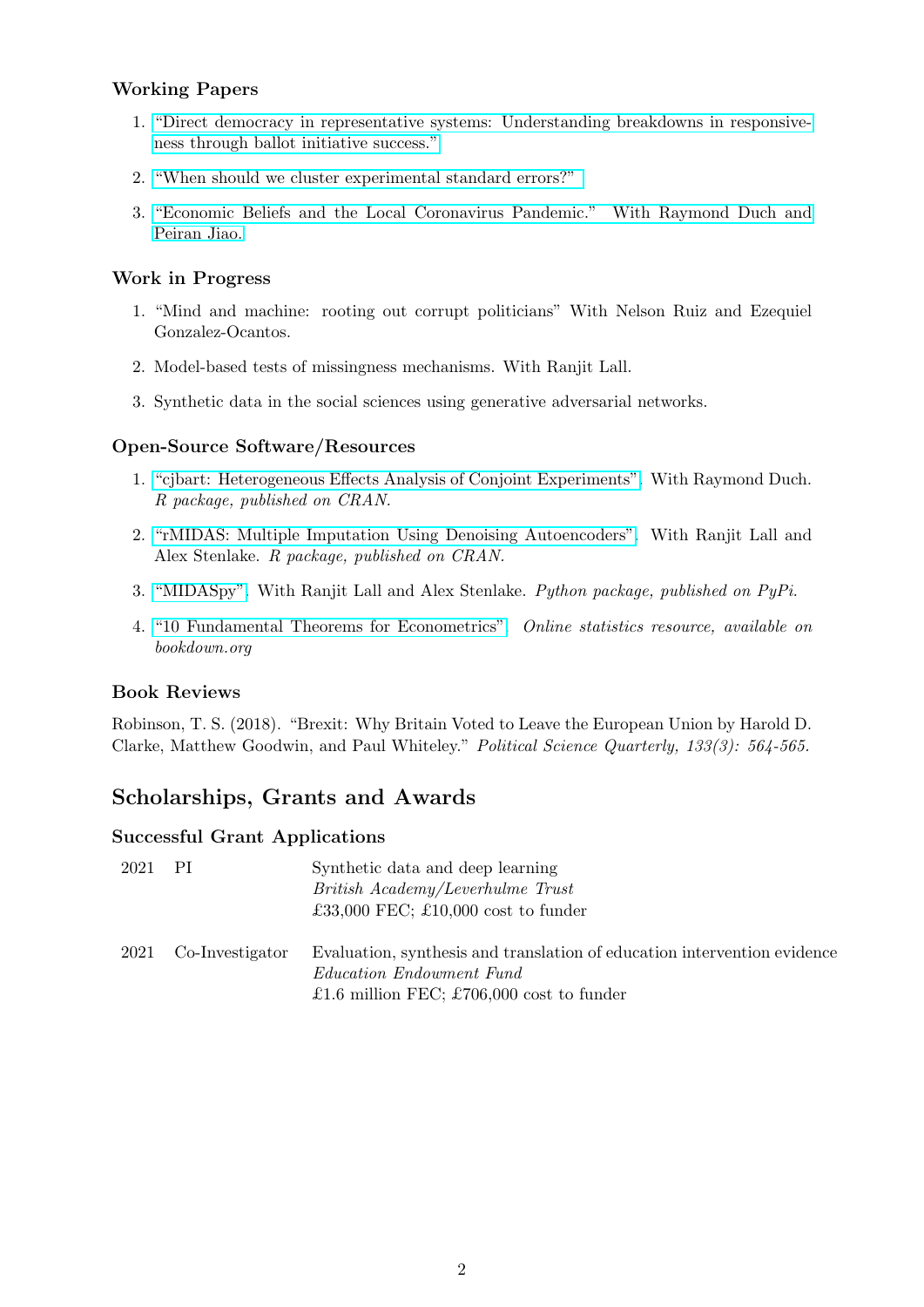# Other Received Funding, Scholarships and Awards

| 2020 | CIPB Research Budget (Experiment, $£1910$ )            | SGIA, Durham University       |
|------|--------------------------------------------------------|-------------------------------|
| 2019 | Incubator Fund (to host conference, $£600)$            | ESRC Grand Union DTP          |
| 2019 | Academic Programme Fund (to host conference, £1000)    | Rothermere American Institute |
| 2019 | Research Training Support Grant (Experiment, £1600)    | ESRC Grand Union DTP          |
| 2018 | Quantitative Graduate Methods Scholarship              | Q-Step Centre, Oxford         |
| 2018 | Mr Michell - Wadham RCUK Studentship                   | ESRC/Wadham College           |
| 2017 | Richard E. Neustadt Essay Prize                        | American Politics Group (PSA) |
| 2016 | St Anne's Centenary Bursary                            | St Anne's College, Oxford     |
| 2016 | Travel Grant (MPSA Conference, £400)                   | St Anne's College, Oxford     |
| 2015 | Danson Foundation Mentoring Programme                  | St Anne's College, Oxford     |
| 2015 | Travel Grant (Fieldwork, £1000)                        | Rothermere American Institute |
| 2014 | Scholarship of the University of Oxford (renewed 2015) | St Anne's College             |

## Teaching

## Undergraduate

| Researching Politics and IR <sup><math>\dagger</math></sup> | 2020, 2021 | SGIA, Durham University                |
|-------------------------------------------------------------|------------|----------------------------------------|
| Practice of Politics, Prelims Paper                         | 2019, 2020 | University of Oxford                   |
| Comparative Government, Finals Paper                        | 2020       | University of Oxford                   |
| Q-Step 1 quantitative lab sessions                          | 2019       | DPIR, University of Oxford             |
| $\operatorname{Graduate}$                                   |            |                                        |
| Core Concepts in Political Science <sup>†</sup>             | 2021       | <i>SGIA</i> , <i>Durham University</i> |
| Quantitative Methods and Reasoning <sup>†</sup>             | 2021, 2020 | SGIA, Durham University                |
| Designing Political Inquiry $^{\dagger}$                    | 2020       | SGIA, Durham University                |
| Introduction to Statistics                                  | 2019       | DPIR, University of Oxford             |
| Methods Schools                                             |            |                                        |
| Machine Learning in the Social Sciences                     | 2021, 2022 | Oxford Spring School                   |
| Machine Learning                                            | 2021       | SICSS, Nuffield College                |
| R for Reproducible Research                                 | 2019       | Oxford Spring School                   |
| Heterogeneity and Machine Learning Workshop                 | 2019       | CESS-Essex Summer School               |
| Introduction to R                                           | 2019       | CESS-Essex Summer School               |
| <b>Public Sector</b>                                        |            |                                        |
| Advanced Course on Data Analytics                           | 2021       | Asian Productivity Organization        |
|                                                             |            |                                        |

 $\mathcal{N} = Module \; converges$